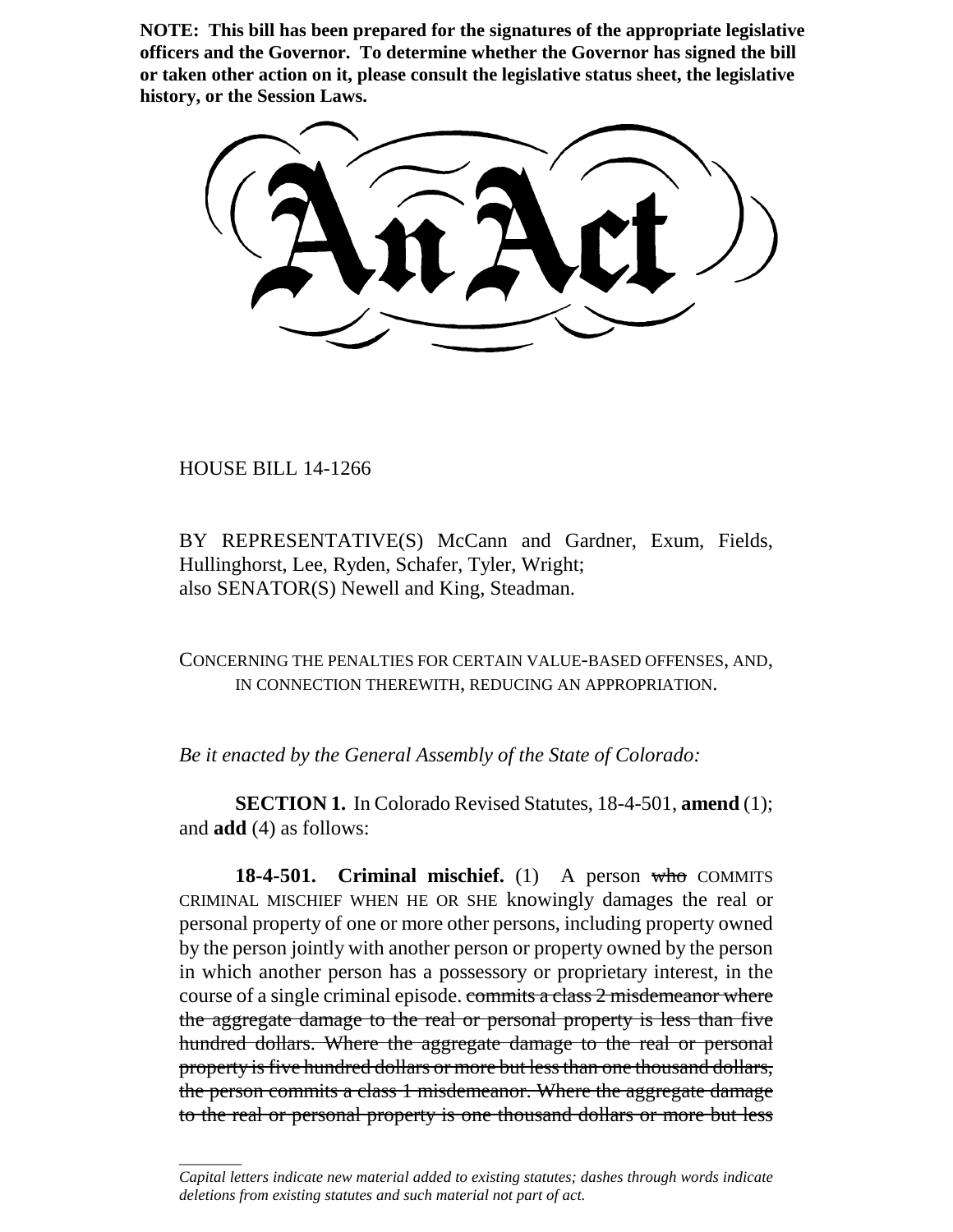than twenty thousand dollars, the person commits a class 4 felony. Where the aggregate damage to the real or personal property is twenty thousand dollars or more, the person commits a class 3 felony.

(4) CRIMINAL MISCHIEF IS:

(a) A CLASS 3 MISDEMEANOR WHEN THE AGGREGATE DAMAGE TO THE REAL OR PERSONAL PROPERTY IS LESS THAN THREE HUNDRED DOLLARS;

(b) A CLASS 2 MISDEMEANOR WHEN THE AGGREGATE DAMAGE TO THE REAL OR PERSONAL PROPERTY IS THREE HUNDRED DOLLARS OR MORE BUT LESS THAN SEVEN HUNDRED FIFTY DOLLARS;

(c) A CLASS 1 MISDEMEANOR WHEN THE AGGREGATE DAMAGE TO THE REAL OR PERSONAL PROPERTY IS SEVEN HUNDRED FIFTY DOLLARS OR MORE BUT LESS THAN ONE THOUSAND DOLLARS;

(d) A CLASS 6 FELONY WHEN THE AGGREGATE DAMAGE TO THE REAL OR PERSONAL PROPERTY IS ONE THOUSAND DOLLARS OR MORE BUT LESS THAN FIVE THOUSAND DOLLARS;

(e) A CLASS 5 FELONY WHEN THE AGGREGATE DAMAGE TO THE REAL OR PERSONAL PROPERTY IS FIVE THOUSAND DOLLARS OR MORE BUT LESS THAN TWENTY THOUSAND DOLLARS;

(f) A CLASS 4 FELONY WHEN THE AGGREGATE DAMAGE TO THE REAL OR PERSONAL PROPERTY IS TWENTY THOUSAND DOLLARS OR MORE BUT LESS THAN ONE HUNDRED THOUSAND DOLLARS;

(g) A CLASS 3 FELONY WHEN THE AGGREGATE DAMAGE TO THE REAL OR PERSONAL PROPERTY IS ONE HUNDRED THOUSAND DOLLARS OR MORE BUT LESS THAN ONE MILLION DOLLARS; AND

(h) A CLASS 2 FELONY WHEN THE AGGREGATE DAMAGE TO THE REAL OR PERSONAL PROPERTY IS ONE MILLION DOLLARS OR MORE.

**SECTION 2.** In Colorado Revised Statutes, 18-5-205, **amend** (3) as follows:

**18-5-205. Fraud by check - definitions - penalties.** (3) Fraud by

PAGE 2-HOUSE BILL 14-1266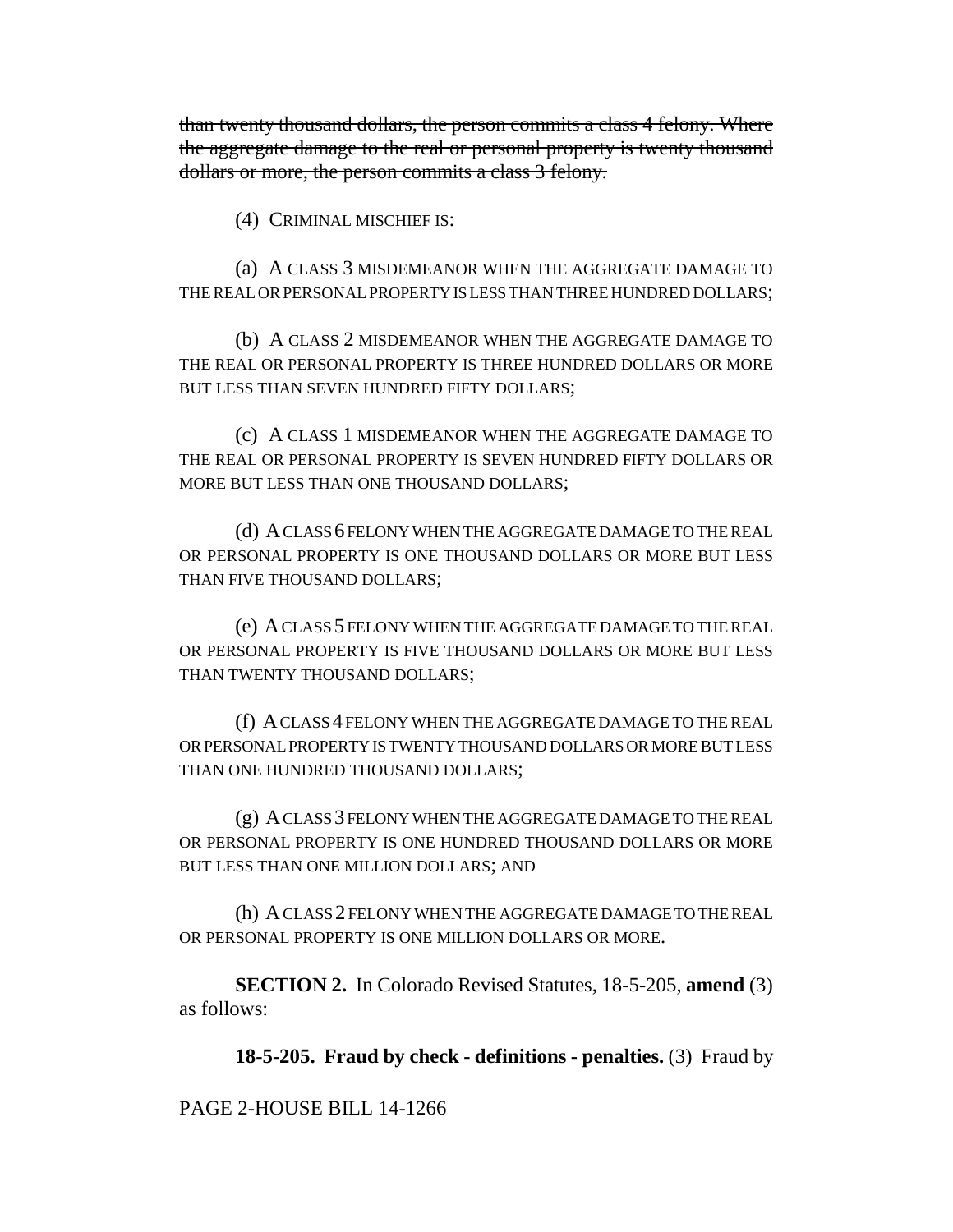check is:

(a) (Deleted by amendment, L. 2007, p. 1693, § 8, effective July 1, 2007.)

(a.5) A CLASS 1 PETTY OFFENSE IF THE FRAUDULENT CHECK WAS FOR THE SUM OF LESS THAN FIFTY DOLLARS OR IF THE OFFENDER IS CONVICTED OF FRAUD BY CHECK INVOLVING THE ISSUANCE OF TWO OR MORE CHECKS WITHIN A SIXTY-DAY PERIOD IN THE STATE OF COLORADO TOTALING LESS THAN FIFTY DOLLARS IN THE AGGREGATE;

(a.7) A CLASS 3 MISDEMEANOR IF THE FRAUDULENT CHECK WAS FOR THE SUM OF FIFTY DOLLARS OR MORE BUT LESS THAN THREE HUNDRED DOLLARS OR IF THE OFFENDER IS CONVICTED OF FRAUD BY CHECK INVOLVING THE ISSUANCE OF TWO OR MORE CHECKS WITHIN A SIXTY-DAY PERIOD IN THE STATE OF COLORADO TOTALING FIFTY DOLLARS OR MORE BUT LESS THAN THREE HUNDRED DOLLARS IN THE AGGREGATE;

(b) A class 2 misdemeanor if the fraudulent check was for the sum of less than five THREE hundred dollars or MORE BUT LESS THAN SEVEN HUNDRED FIFTY DOLLARS OR if the offender is convicted of fraud by check involving the issuance of two or more checks within a sixty-day period in the state of Colorado totaling less than five THREE hundred dollars OR MORE BUT LESS THAN SEVEN HUNDRED FIFTY DOLLARS in the aggregate;  $\overline{A}$ class 3 misdemeanor if the fraudulent check was for the sum of fifty dollars or more but less than three hundred dollars or if the offender is convicted of fraud by check involving the issuance of two or more checks within a sixty-day period in the state of Colorado totaling fifty dollars or more but less than three hundred dollars in the aggregate;

(b.5) A class 1 misdemeanor if the fraudulent check was for the sum of five hundred dollars or more but less than one thousand dollars or if the offender is convicted of fraud by check involving the issuance of two or more checks within a sixty-day period in the state of Colorado totaling five hundred dollars or more but less than one thousand dollars in the aggregate;

(c) A class 6 felony 1 MISDEMEANOR if the fraudulent check was for the sum of <del>one thousand</del> SEVEN HUNDRED FIFTY dollars or more BUT LESS THAN TWO THOUSAND DOLLARS or if the offender is convicted of fraud by check involving the issuance of two or more checks within a sixty-day

## PAGE 3-HOUSE BILL 14-1266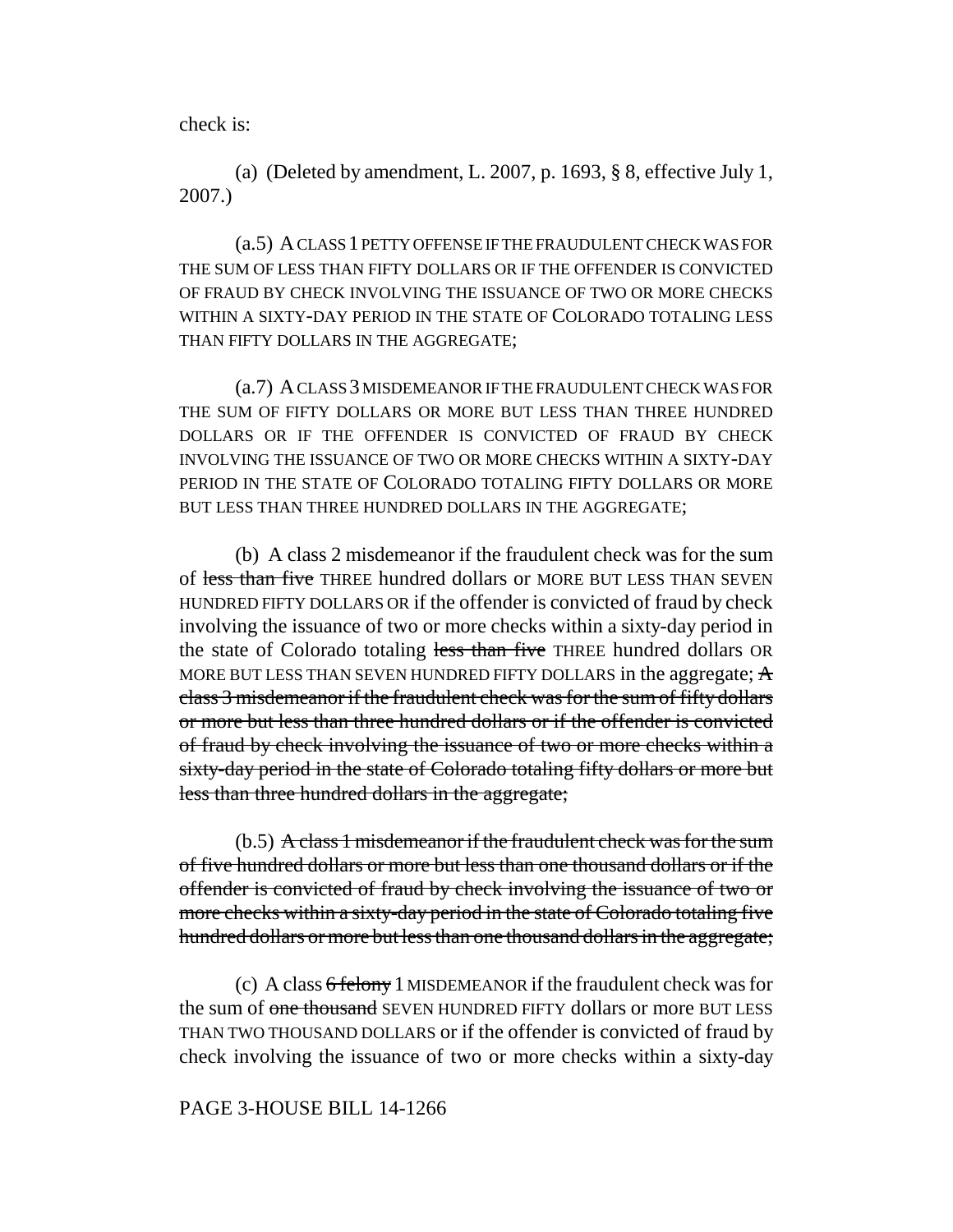period in the state of Colorado totaling one thousand SEVEN HUNDRED FIFTY dollars or more BUT LESS THAN TWO THOUSAND DOLLARS in the aggregate; or if the offender has been twice previously convicted under this section or a former statute of this state of similar content and purport;

(d) A CLASS 6 FELONY IF THE FRAUDULENT CHECK WAS FOR THE SUM OF TWO THOUSAND DOLLARS OR MORE OR IF THE OFFENDER IS CONVICTED OF FRAUD BY CHECK INVOLVING THE ISSUANCE OF TWO OR MORE CHECKS WITHIN A SIXTY-DAY PERIOD IN THE STATE OF COLORADO TOTALING TWO THOUSAND DOLLARS OR MORE IN THE AGGREGATE;

 $(d)$  (e) A class 6 felony if the fraudulent check was drawn on an account which did not exist or which has been closed for a period of thirty days or more prior to the issuance of said check.

**SECTION 3.** In Colorado Revised Statutes, 18-5-206, **amend** (1) and (2) as follows:

**18-5-206. Defrauding a secured creditor or debtor.** (1) If a person, with intent to defraud a creditor by defeating, impairing, or rendering worthless or unenforceable any security interest, sells, assigns, transfers, conveys, pledges, encumbers, conceals, destroys, or disposes of any collateral subject to a security interest, THE PERSON COMMITS:

(a) (Deleted by amendment, L. 2007, p. 1694, § 9, effective July 1, 2007.)

(b) The person commits a class 2 misdemeanor if the value of the collateral is less than five hundred dollars A CLASS 1 PETTY OFFENSE IF THE VALUE OF THE COLLATERAL IS LESS THAN FIFTY DOLLARS;

(b.5) The person commits a class 1 misdemeanor if the value of the collateral is five hundred dollars or more but less than one thousand dollars;

(c) The person commits a class 5 felony if the value of the collateral is one thousand dollars or more but less than twenty thousand dollars; and A CLASS 3 MISDEMEANOR IF THE VALUE OF THE COLLATERAL IS FIFTY DOLLARS OR MORE BUT LESS THAN THREE HUNDRED DOLLARS;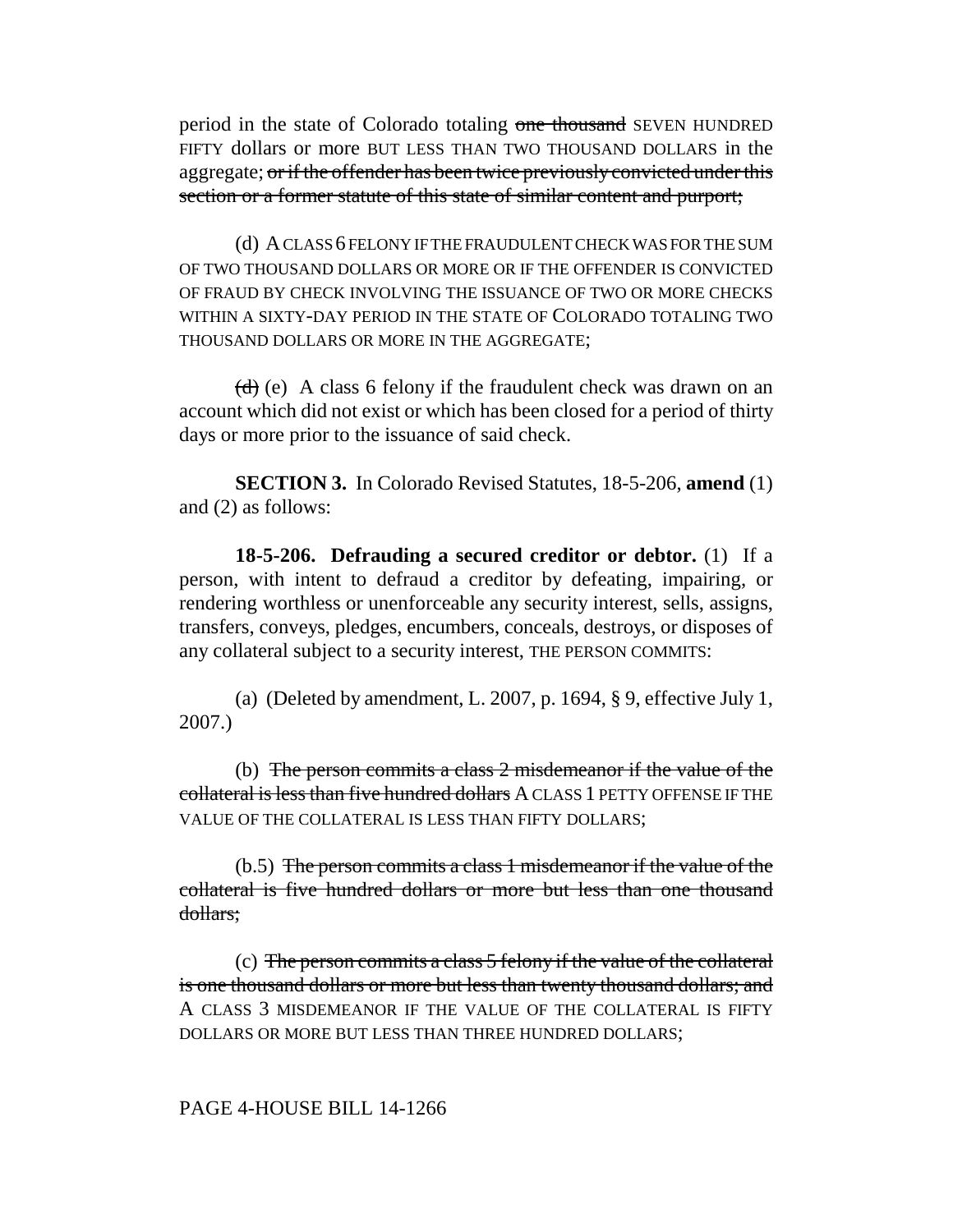(d) The person commits a class 3 felony if the value of the collateral is twenty thousand dollars or more. A CLASS 2 MISDEMEANOR IF THE VALUE OF THE COLLATERAL IS THREE HUNDRED DOLLARS OR MORE BUT LESS THAN SEVEN HUNDRED FIFTY DOLLARS;

(e) A CLASS 1 MISDEMEANOR IF THE VALUE OF THE COLLATERAL IS SEVEN HUNDRED FIFTY DOLLARS OR MORE BUT LESS THAN TWO THOUSAND DOLLARS;

(f) A CLASS 6 FELONY IF THE VALUE OF THE COLLATERAL IS TWO THOUSAND DOLLARS OR MORE BUT LESS THAN FIVE THOUSAND DOLLARS;

(g) A CLASS 5 FELONY IF THE VALUE OF THE COLLATERAL IS FIVE THOUSAND DOLLARS OR MORE BUT LESS THAN TWENTY THOUSAND DOLLARS;

(h) A CLASS 4 FELONY IF THE VALUE OF THE COLLATERAL IS TWENTY THOUSAND DOLLARS OR MORE BUT LESS THAN ONE HUNDRED THOUSAND DOLLARS;

(i) A CLASS 3 FELONY IF THE VALUE OF THE COLLATERAL IS ONE HUNDRED THOUSAND DOLLARS OR MORE BUT LESS THAN ONE MILLION DOLLARS; AND

(j) A CLASS 2 FELONY IF THE VALUE OF THE COLLATERAL IS ONE MILLION DOLLARS OR MORE.

(2) If a creditor, with intent to defraud a debtor, sells, assigns, transfers, conveys, pledges, buys, or encumbers a promissory note or contract signed by the debtor, THE CREDITOR COMMITS:

(a) (Deleted by amendment, L. 2007, p. 1694, § 9, effective July 1, 2007.)

(b) The creditor commits a class 2 misdemeanor if the amount owing on the note or contract is less than five hundred dollars A CLASS 1 PETTY OFFENSE IF THE AMOUNT OWING ON THE NOTE OR CONTRACT IS LESS THAN FIFTY DOLLARS;

(b.5) The creditor commits a class 1 misdemeanor if the amount

PAGE 5-HOUSE BILL 14-1266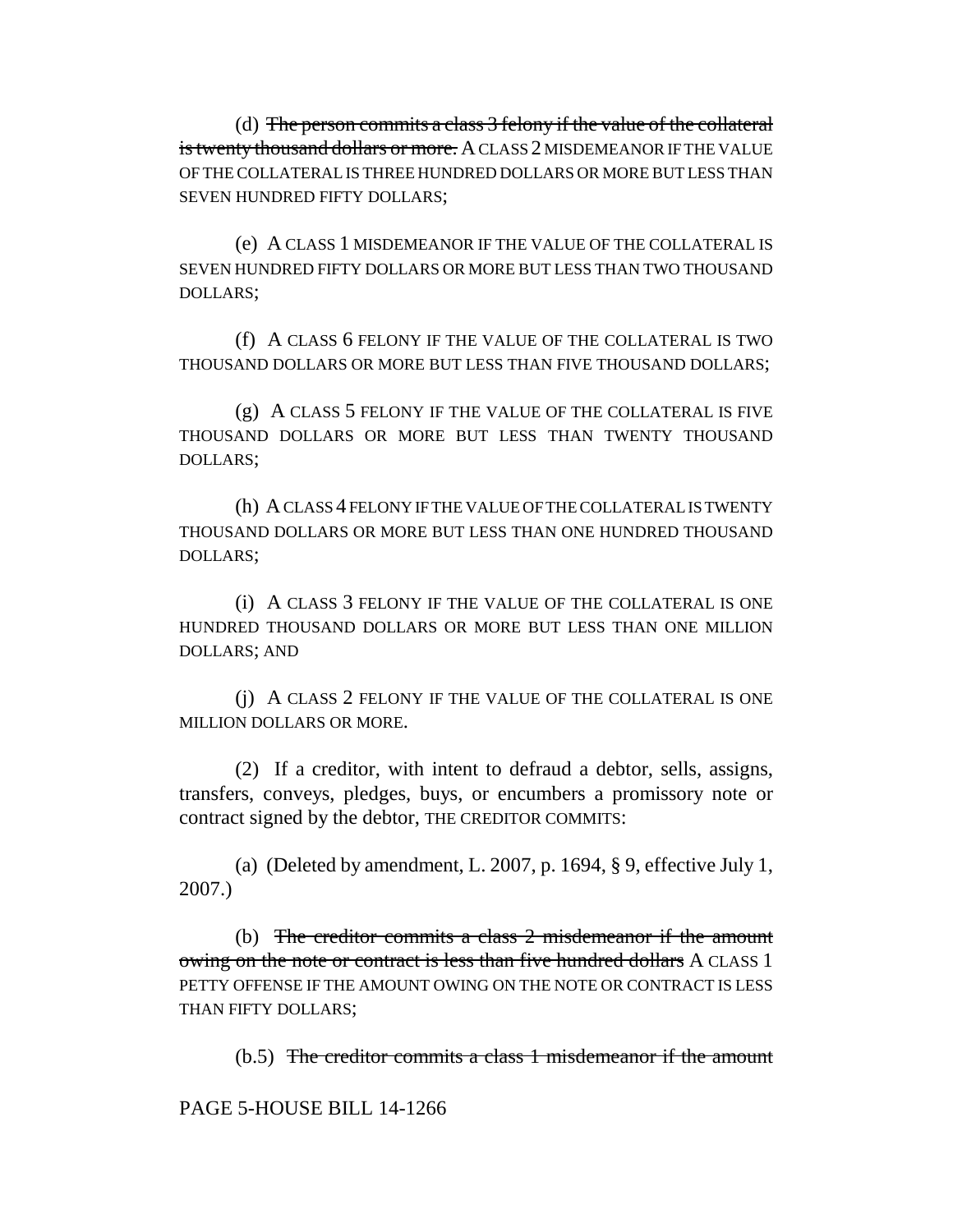owing on the note or contract is five hundred dollars or more but less than one thousand dollars;

(c) The creditor commits a class 5 felony if the amount owing on the note or contract is one thousand dollars or more but less than twenty thousand dollars; and A CLASS 3 MISDEMEANOR IF THE AMOUNT OWING ON THE NOTE OR CONTRACT IS FIFTY DOLLARS OR MORE BUT LESS THAN THREE HUNDRED DOLLARS;

(d) The creditor commits a class  $3$  felony if the amount owing on the note or contract is twenty thousand dollars or more. A CLASS 2 MISDEMEANOR IF THE AMOUNT OWING ON THE NOTE OR CONTRACT IS THREE HUNDRED DOLLARS OR MORE BUT LESS THAN SEVEN HUNDRED FIFTY DOLLARS;

(e) A CLASS 1 MISDEMEANOR IF THE AMOUNT OWING ON THE NOTE OR CONTRACT IS SEVEN HUNDRED FIFTY DOLLARS OR MORE BUT LESS THAN TWO THOUSAND DOLLARS;

(f) A CLASS 6 FELONY IF THE AMOUNT OWING ON THE NOTE OR CONTRACT IS TWO THOUSAND DOLLARS OR MORE BUT LESS THAN FIVE THOUSAND DOLLARS;

(g) A CLASS 5 FELONY IF THE AMOUNT OWING ON THE NOTE OR CONTRACT IS FIVE THOUSAND DOLLARS OR MORE BUT LESS THAN TWENTY THOUSAND DOLLARS;

(h) A CLASS 4 FELONY IF THE AMOUNT OWING ON THE NOTE OR CONTRACT IS TWENTY THOUSAND DOLLARS OR MORE BUT LESS THAN ONE HUNDRED THOUSAND DOLLARS;

(i) A CLASS 3 FELONY IF THE AMOUNT OWING ON THE NOTE OR CONTRACT IS ONE HUNDRED THOUSAND DOLLARS OR MORE BUT LESS THAN ONE MILLION DOLLARS; AND

(j) A CLASS 2 FELONY IF THE AMOUNT OWING ON THE NOTE OR CONTRACT IS ONE MILLION DOLLARS OR MORE.

**SECTION 4.** In Colorado Revised Statutes, 18-5-702, **amend** (3) as follows:

PAGE 6-HOUSE BILL 14-1266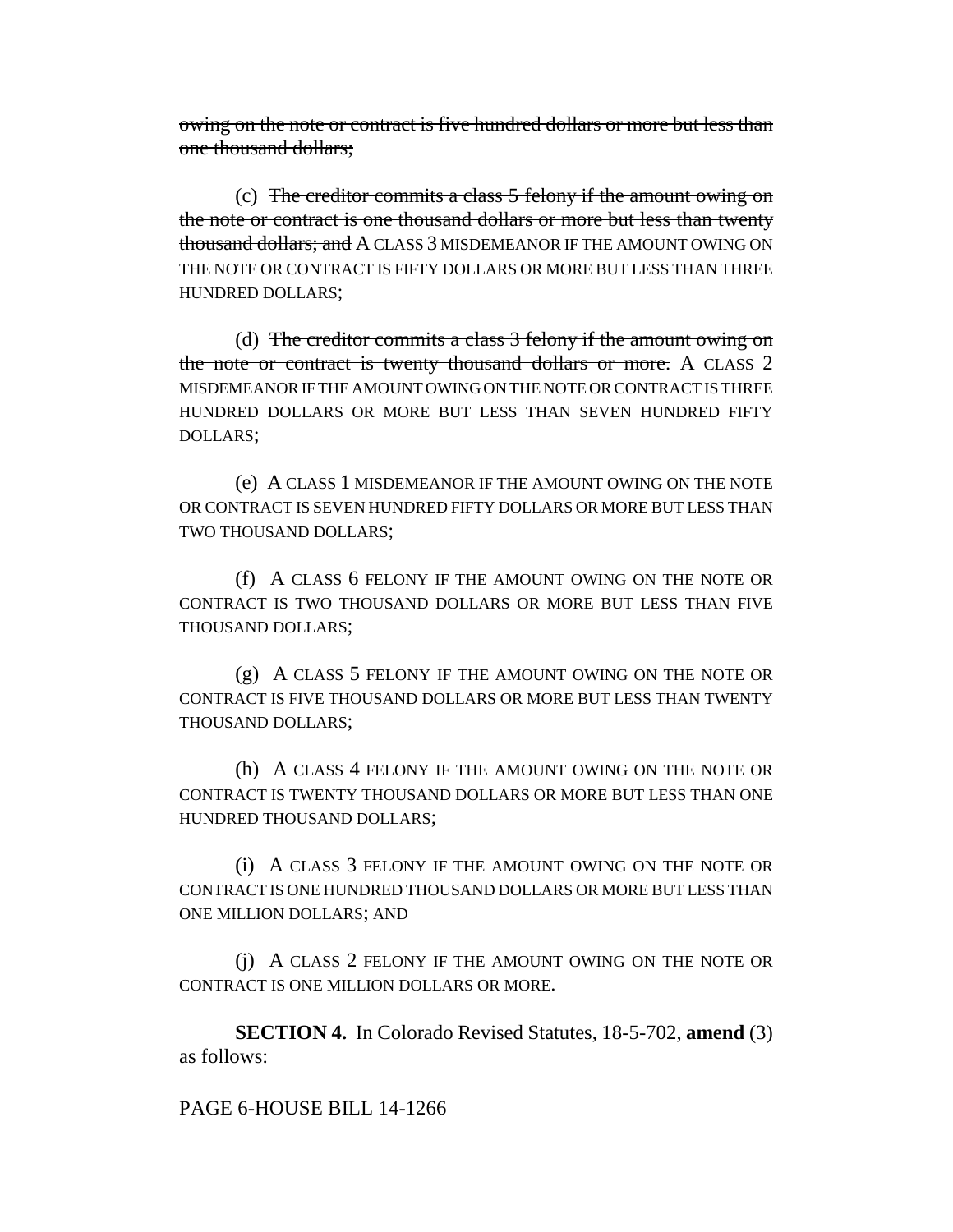**18-5-702. Unauthorized use of a financial transaction device.** (3) Unauthorized use of a financial transaction device is:

(a) (Deleted by amendment, L. 2007, p. 1695, § 13, effective July 1, 2007.)

(b) A class 1 misdemeanor if the value of the cash, credit, property, or services obtained or of the financial payments made is less than one thousand dollars A CLASS 1 PETTY OFFENSE IF THE VALUE OF THE CASH, CREDIT, PROPERTY, OR SERVICES OBTAINED OR OF THE FINANCIAL PAYMENTS MADE IS LESS THAN FIFTY DOLLARS;

(c) A class 5 felony if the value of the cash, credit, property, or services obtained or of the financial payments made is one thousand dollars or more but less than twenty thousand dollars A CLASS 3 MISDEMEANOR IF THE VALUE OF THE CASH, CREDIT, PROPERTY, OR SERVICES OBTAINED OR OF THE FINANCIAL PAYMENTS MADE IS FIFTY DOLLARS OR MORE BUT LESS THAN THREE HUNDRED DOLLARS;

(d) A class 3 felony if the value of the cash, credit, property, or services obtained or of the financial payments made is twenty thousand dollars or more. A CLASS 2 MISDEMEANOR IF THE VALUE OF THE CASH, CREDIT, PROPERTY, OR SERVICES OBTAINED OR OF THE FINANCIAL PAYMENTS MADE IS THREE HUNDRED DOLLARS OR MORE BUT LESS THAN SEVEN HUNDRED FIFTY DOLLARS;

(e) A CLASS 1 MISDEMEANOR IF THE VALUE OF THE CASH, CREDIT, PROPERTY, OR SERVICES OBTAINED OR OF THE FINANCIAL PAYMENTS MADE IS SEVEN HUNDRED FIFTY DOLLARS OR MORE BUT LESS THAN TWO THOUSAND DOLLARS;

(f) A CLASS 6 FELONY IF THE VALUE OF THE CASH, CREDIT, PROPERTY, OR SERVICES OBTAINED OR OF THE FINANCIAL PAYMENTS MADE IS TWO THOUSAND DOLLARS OR MORE BUT LESS THAN FIVE THOUSAND DOLLARS;

(g) A CLASS 5 FELONY IF THE VALUE OF THE CASH, CREDIT, PROPERTY, OR SERVICES OBTAINED OR OF THE FINANCIAL PAYMENTS MADE IS FIVE THOUSAND DOLLARS OR MORE BUT LESS THAN TWENTY THOUSAND DOLLARS;

PAGE 7-HOUSE BILL 14-1266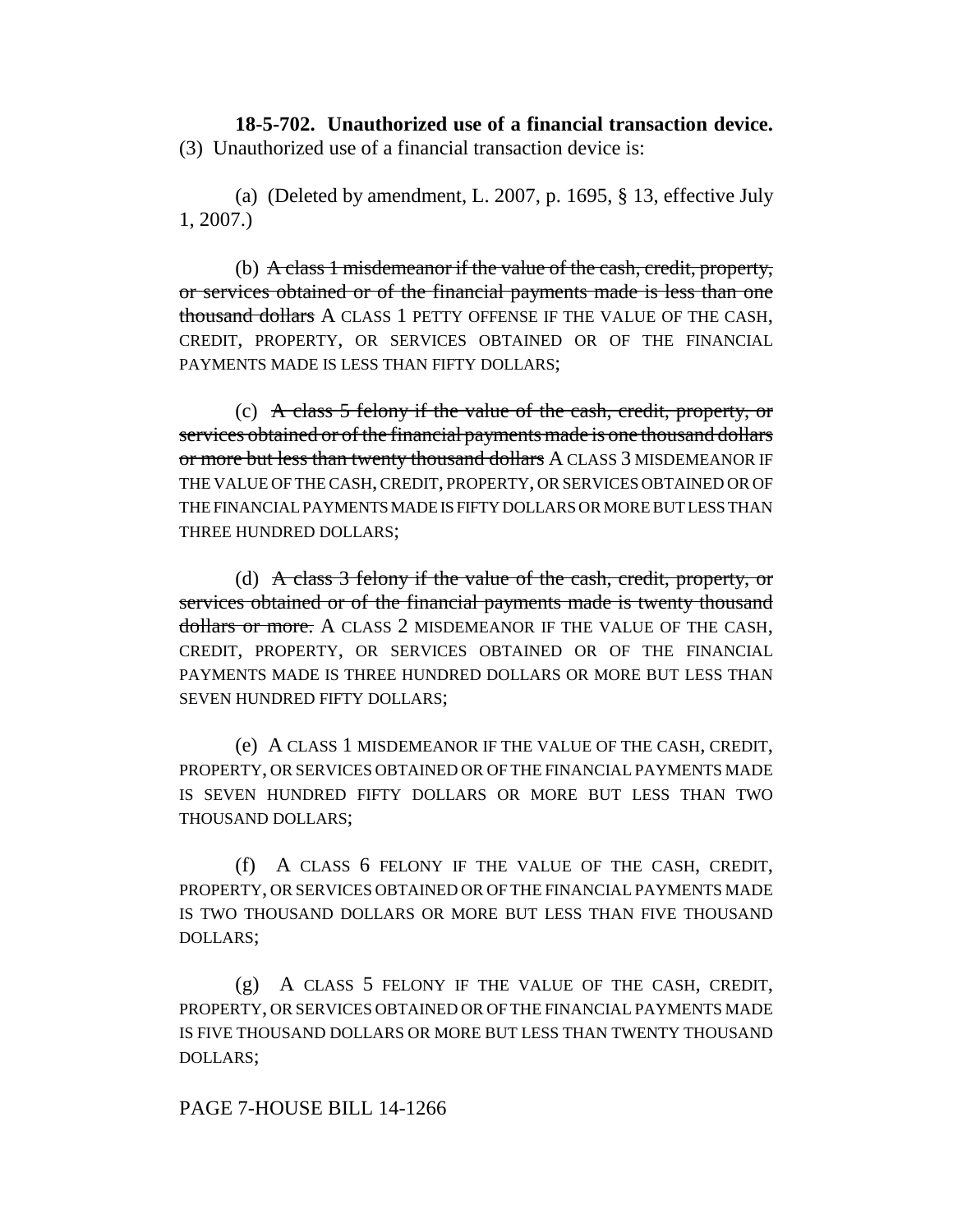(h) A CLASS 4 FELONY IF THE VALUE OF THE CASH, CREDIT, PROPERTY, OR SERVICES OBTAINED OR OF THE FINANCIAL PAYMENTS MADE IS TWENTY THOUSAND DOLLARS OR MORE BUT LESS THAN ONE HUNDRED THOUSAND DOLLARS;

(i) A CLASS 3 FELONY IF THE VALUE OF THE CASH, CREDIT, PROPERTY, OR SERVICES OBTAINED OR OF THE FINANCIAL PAYMENTS MADE IS ONE HUNDRED THOUSAND DOLLARS OR MORE BUT LESS THAN ONE MILLION DOLLARS; AND

(j) A CLASS 2 FELONY IF THE VALUE OF THE CASH, CREDIT, PROPERTY, OR SERVICES OBTAINED OR OF THE FINANCIAL PAYMENTS MADE IS ONE MILLION DOLLARS OR MORE.

**SECTION 5.** In Colorado Revised Statutes, 18-5.5-102, **amend** (3) (a) as follows:

**18-5.5-102. Computer crime.** (3) (a) Except as provided in paragraphs (b) and (c) of this subsection (3), if the loss, damage, value of services, or thing of value taken, or cost of restoration or repair caused by a violation of this section is: less than five hundred dollars, computer crime is a class 2 misdemeanor; if five hundred dollars or more but less than one thousand dollars, computer crime is a class 1 misdemeanor; if one thousand dollars or more but less than twenty thousand dollars, computer crime is a class 4 felony; if twenty thousand dollars or more, computer crime is a class 3 felony.

(I) LESS THAN FIFTY DOLLARS, COMPUTER CRIME IS A CLASS 1 PETTY OFFENSE;

(II) FIFTY DOLLARS OR MORE BUT LESS THAN THREE HUNDRED DOLLARS, COMPUTER CRIME IS A CLASS 3 MISDEMEANOR;

(III) THREE HUNDRED DOLLARS OR MORE BUT LESS THAN SEVEN HUNDRED FIFTY DOLLARS, COMPUTER CRIME IS A CLASS 2 MISDEMEANOR;

(IV) SEVEN HUNDRED FIFTY DOLLARS OR MORE BUT LESS THAN TWO THOUSAND DOLLARS, COMPUTER CRIME IS A CLASS 1 MISDEMEANOR;

(V) TWO THOUSAND DOLLARS OR MORE BUT LESS THAN FIVE

PAGE 8-HOUSE BILL 14-1266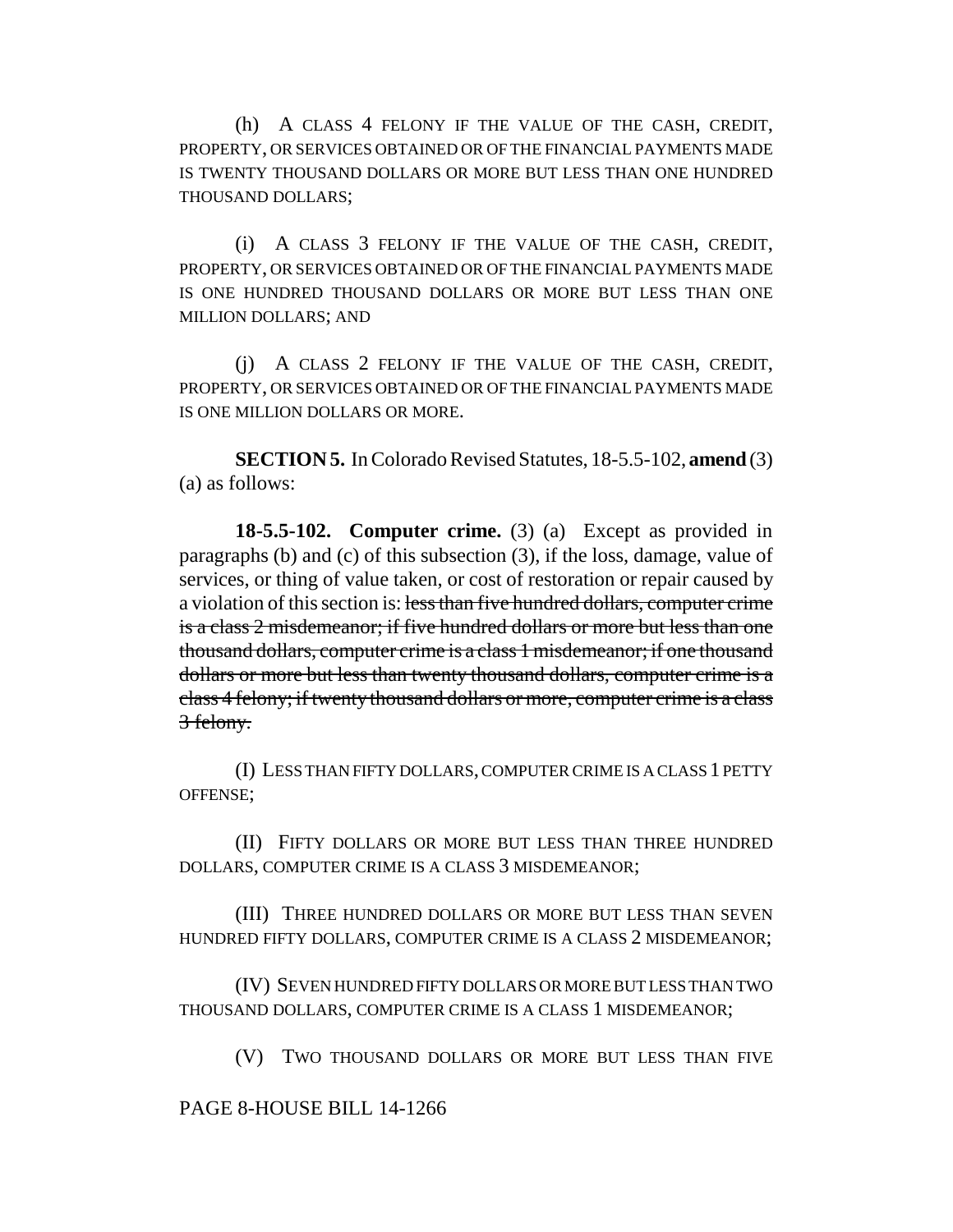THOUSAND DOLLARS, COMPUTER CRIME IS A CLASS 6 FELONY;

(VI) FIVE THOUSAND DOLLARS OR MORE BUT LESS THAN TWENTY THOUSAND DOLLARS, COMPUTER CRIME IS A CLASS 5 FELONY;

(VII) TWENTY THOUSAND DOLLARS OR MORE BUT LESS THAN ONE HUNDRED THOUSAND DOLLARS, COMPUTER CRIME IS A CLASS 4 FELONY;

(VIII) ONE HUNDRED THOUSAND DOLLARS OR MORE BUT LESS THAN ONE MILLION DOLLARS, COMPUTER CRIME IS A CLASS 3 FELONY; AND

(IX) ONE MILLION DOLLARS OR MORE, COMPUTER CRIME IS A CLASS 2 FELONY.

**SECTION 6.** In Colorado Revised Statutes, 18-4-409, **amend** (3) as follows:

**18-4-409. Aggravated motor vehicle theft.** (3) Aggravated motor vehicle theft in the first degree is a:

(a)  $Class 4$  CLASS 5 felony if the value of the motor vehicle or motor vehicles involved is LESS THAN twenty thousand dollars; or less

(a.5) CLASS 4 FELONY IF THE VALUE OF THE MOTOR VEHICLE OR MOTOR VEHICLES INVOLVED IS TWENTY THOUSAND DOLLARS OR MORE BUT LESS THAN ONE HUNDRED THOUSAND DOLLARS;

(b) Class 3 felony if the value of the motor vehicle or motor vehicles involved is more than twenty ONE HUNDRED thousand dollars or if the defendant has twice previously been convicted or adjudicated of charges separately brought and tried either in this state or elsewhere of an offense involving theft of a motor vehicle under the laws of this state, any other state, the United States, or any territory subject to the jurisdiction of the United States.

**SECTION 7. Appropriation - adjustments to 2014 long bill.** (1) For the implementation of this act, appropriations made in the annual general appropriation act to the judicial department for the fiscal year beginning July 1, 2014, are adjusted as follows: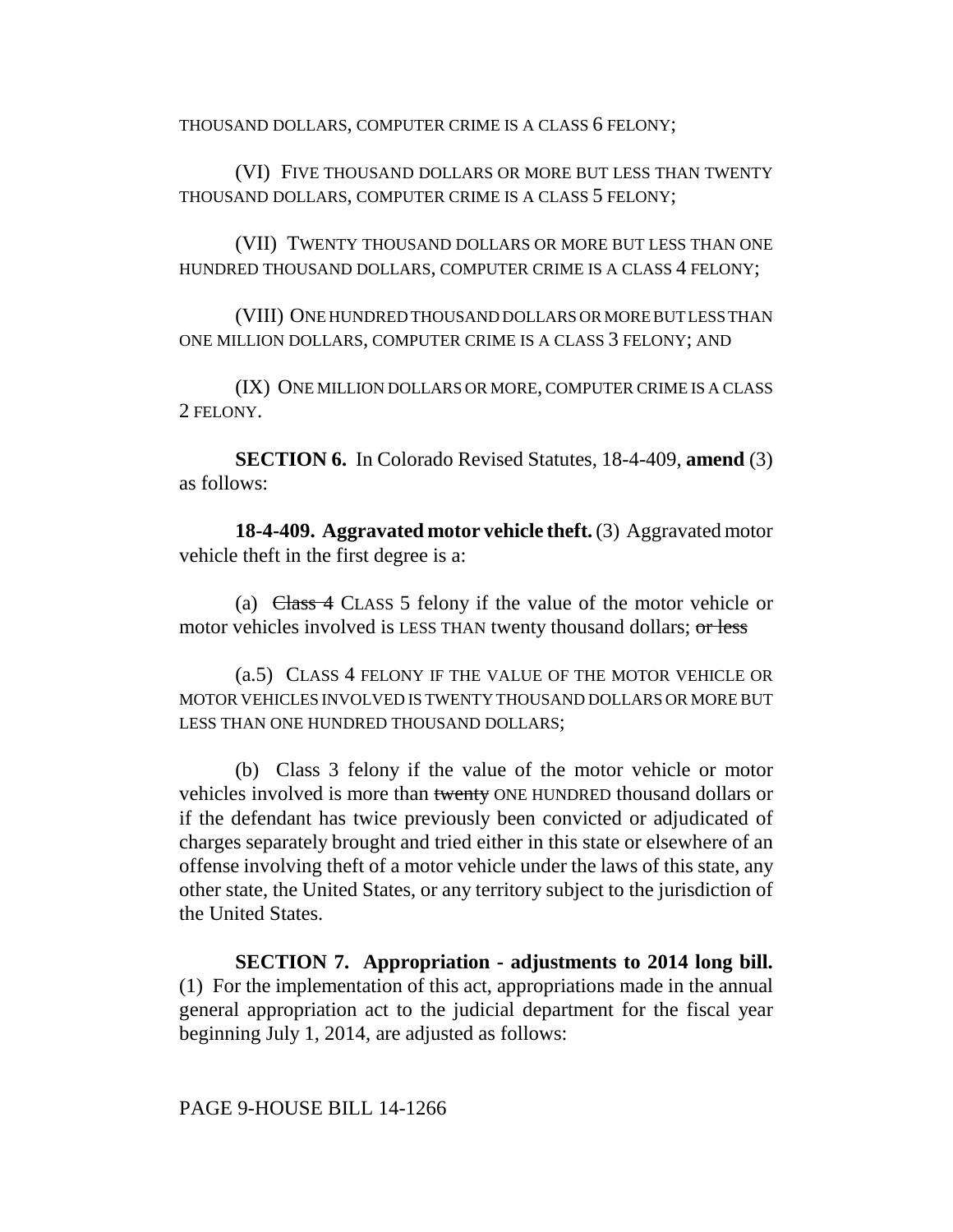(a) The general fund appropriation to the office of the state public defender for personal services is decreased by \$67,270 and 1.2 FTE.

(b) The general fund appropriation to the office of the state public defender for operating and travel expenses is decreased by \$2,138.

**SECTION 8. Act subject to petition - effective date applicability.** (1) This act takes effect at 12:01 a.m. on the day following the expiration of the ninety-day period after final adjournment of the general assembly (August 6, 2014, if adjournment sine die is on May 7, 2014); except that, if a referendum petition is filed pursuant to section 1 (3) of article V of the state constitution against this act or an item, section, or part of this act within such period, then the act, item, section, or part will not take effect unless approved by the people at the general election to be held in November 2014 and, in such case, will take effect on the date of the official declaration of the vote thereon by the governor.